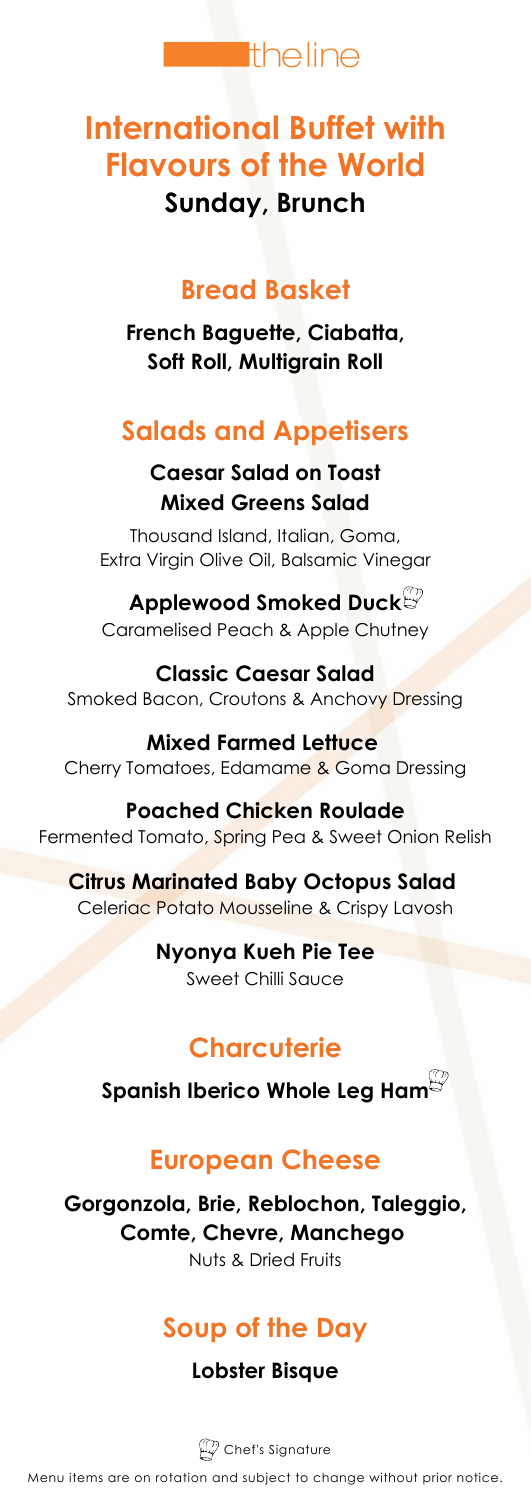### **Seafood Harvest**

#### **Seafood Platter**

Fresh Oyster, Boston Lobster, Sea Prawn, Black Mussel, Half Shell Scallop, White Clam, Gong Gong

#### **Japanese**

#### **Salmon Aburi Maki**

#### **Salmon Sushi Aburi**

**Poke Bowl** Salmon or Tuna

#### **Assorted Sushi & Maki**

#### **Chilled Soba Noodles**

**Assorted Sashimi** Tuna, Salmon, Tako, Hokkaido Scallop

#### **Western**

**Roasted Australian Wagyu Beef Leg, Beef Jus & Bone Marrow**

**Roasted Australian Angus Beef Prime Rib with Port Wine Sauce**

**Salt–Crusted Norwegian Whole Salmon Fish with Lemon Butter Sauce**

> **Roasted Crispy Pork Belly with Marjoram Sauce**

**Baked Boston Lobster with Truffle Hollandaise Sauce**

**Baked Oyster Mornay**

**Braised Beef Cheek Bourguignon**

**Mashed Potatoes & Roasted Potatoes**

**Braised Savoury Cabbage with Cream Sauce & Crispy Bacon**

**Pizza for Kids**

#### **Spaghetti Wagyu Beef Bolognese**

**Creamy Carbonara Penne & Cheese Stick** Whole Parmesan, Parmigiano-Reggiano

#### **Condiments**

Dijon Mustard, Whole Grain Mustard, English Mustard, Horseradish

Menu items are on rotation and subject to change without prior notice.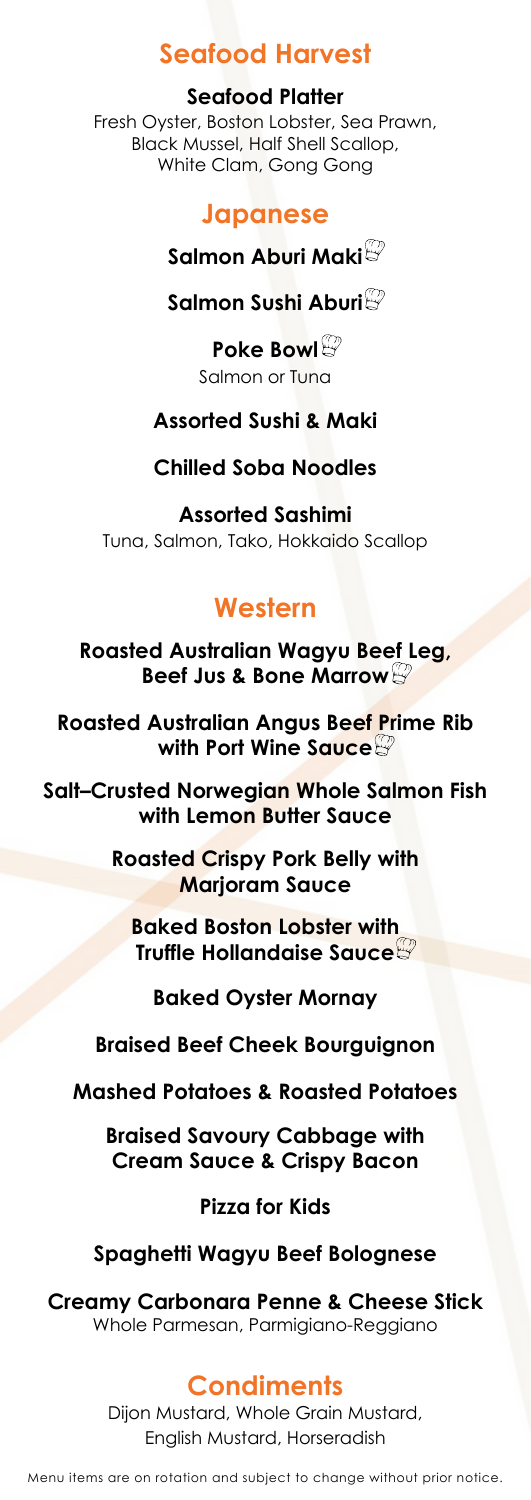### **Middle Eastern**

**Hummus Beiruti**

**Fatet Djej** Layered Chicken Platter

**Laban Emo** Lamb Shank with Warm Yogurt Soup

### **Arayes Kafta**

**Moutabal Batenjen** Spicy Eggplant Dip

#### **Djej W Halloumi**

**Samke Terabouslsive** Baked Seabass, Tahini Sauce, Pinenuts, Pita Chips

> **Lamb Ouzi** Baked Lamb and Spiced Rice

## **Asian**

**Kiam Chai Soup** Salted Vegetable Duck Soup

**Babi Pong Teh**

#### **Chap Chai**

**Nyonya Curry Chicken**

**Sambal Udang** Stir-Fried Prawn with Thick & Spicy Sambal Sauce

> **Ikan Bakar Sambal Hijau** Baked Fish with Sambal Hijau

#### **Belinjau Cracker & Sambal Oelek**

**Chicken & Beef Satay** Served with condiments

## **Noodles**

**Beef Noodles** In collaboration with acclaimed Wah Eng Beef Noodles

#### **Singapore Laksa**

### **Roasts**

**Crispy Pipa Duck**

**Roasted Pork Belly**

### **Braised Soya Chicken Rice**

Menu items are on rotation and subject to change without prior notice.